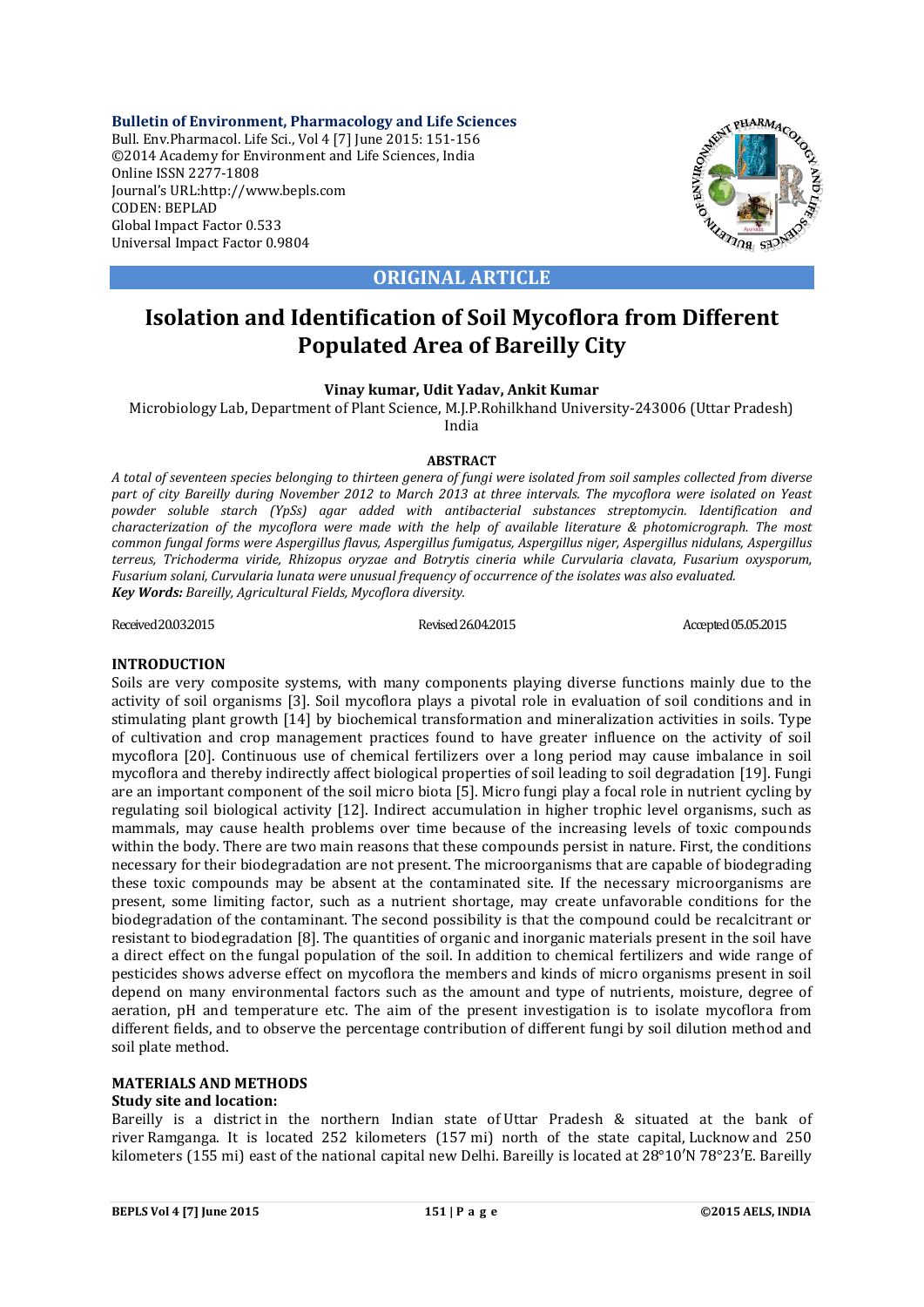#### **Kumar** *et al*

is known to have moderate climate. The low-lying Ganges plains provide fertile alluvial soil suitable for agriculture. Nature of the soil is generally sandy loam, loam, clay loam, silt loam.

## **Collection of soil samples:**

The soil samples were collected from six different fields in various locations of Bareilly city. Soil samples of six fields at Bareilly city were collected during Nov. 2012 to July 2013 in three intervals .The soil samples were collected from different fields (up to 15cm depth ) into a small sterilized polythene bags and brought to laboratory for further studies (Table: 1).

| Sample No |                   |
|-----------|-------------------|
|           | <b>Place</b>      |
|           | Karamchari nagar  |
| 2.        | Shastringar       |
| 3.        | Sanjaynagar       |
| 4.        | University campus |
| 5         | Chaupula          |
| 6.        | Rithora           |
|           |                   |

|  | Table -1: collection sites of study |  |
|--|-------------------------------------|--|
|  |                                     |  |

# **PHYSIOCHEMICAL CHARACTERIZATION OF SOIL SAMPLES:**

Physicochemical parameters include pH, water content and temperature etc. microbial population density generally decreases with depth as a function of the availability of organic carbon and molecular oxygen, parameters which typically decrease with depth. Temperature and color of the soil samples was recorded on the spot. pH was measured according to standard procedure as given below (Table 2).

**pH** of soil sample: Soil sample were dried at 60<sup>o</sup>C for 72 h, powdered in pestle and mortar and filtered through 2 mm sieve and the sieved soil were dissolved in distilled water (2.5w/v) and vortexing for 5 minutes at 120 rpm then pH was measured by digital pH meter (Table 2).

| <b>Sample</b>   | color | temperature         | pH   |
|-----------------|-------|---------------------|------|
| K1              | black | 26.1 <sup>0</sup> C | 8.61 |
| K2              | gray  | $27.5^{\circ}$ C    | 8.55 |
| <b>K3</b>       | black | 28.1 <sup>o</sup> C | 8.62 |
| SH <sub>1</sub> | brown | 26.2 <sup>0</sup> C | 8.51 |
| SH <sub>2</sub> | brown | 26.8 <sup>0</sup> C | 8.53 |
| SH <sub>3</sub> | black | 28.3 <sup>0</sup> C | 8.52 |
| SA <sub>1</sub> | black | 26.4 <sup>0</sup> C | 8.44 |
| SA <sub>2</sub> | black | 26.8 <sup>0</sup> C | 8.43 |
| SA <sub>3</sub> | black | 27.8 <sup>0</sup> C | 8.43 |
| C <sub>1</sub>  | brown | 26.4 <sup>0</sup> C | 8.55 |
| C <sub>2</sub>  | black | 26.2 <sup>0</sup> C | 8.54 |
| C <sub>3</sub>  | black | 28.8 <sup>o</sup> C | 8.53 |
| R1              | black | 25.3 <sup>0</sup> C | 8.71 |
| R2              | black | 25.7 <sup>0</sup> C | 8.73 |
| R3              | black | 27.2 <sup>0</sup> C | 8.74 |
| U1              | brown | 26.2 <sup>0</sup> C | 8.52 |
| U <sub>2</sub>  | brown | 26.6 <sup>0</sup> C | 8.54 |
| U <sub>3</sub>  | brown | 28.7 <sup>0</sup> C | 8.53 |

 **Table -2: Physiochemical parameter of soil samples**

**K-** Karamchari Nagar, **SH-** Shastri Nagar, **SA-** Sanjay Nagar, **CH-** Chaupula, **R-** Rithora, **U-** University Campus.

# **ISOLATION OF FUNGI FROM THE SOIL SAMPLES**:

The soil micro fungi were enumerated by two methods, namely Soil Dilution [4] and soil plate method [1] on a growth media such as yeast powder starch soluble Agar (Ypss).

**Soil dilution plate method** (Waksman, 1922): 1gram of soil sample was suspended in 10ml of double distilled water to make microbial suspensions  $(10^{-1}$  to  $10^{-5}$ ). Dilution of  $10^{-3}$ ,  $10^{-4}$  and  $10^{-5}$  were used to isolate fungi. 1 ml of microbial suspension of each concentration were added to sterile Petri dishes (triplicate of each dilution) containing 15 ml of sterile yeast powder starch soluble Agar (YpSs). One percent streptomycin solution was added to the medium before pouring into petriplates for preventing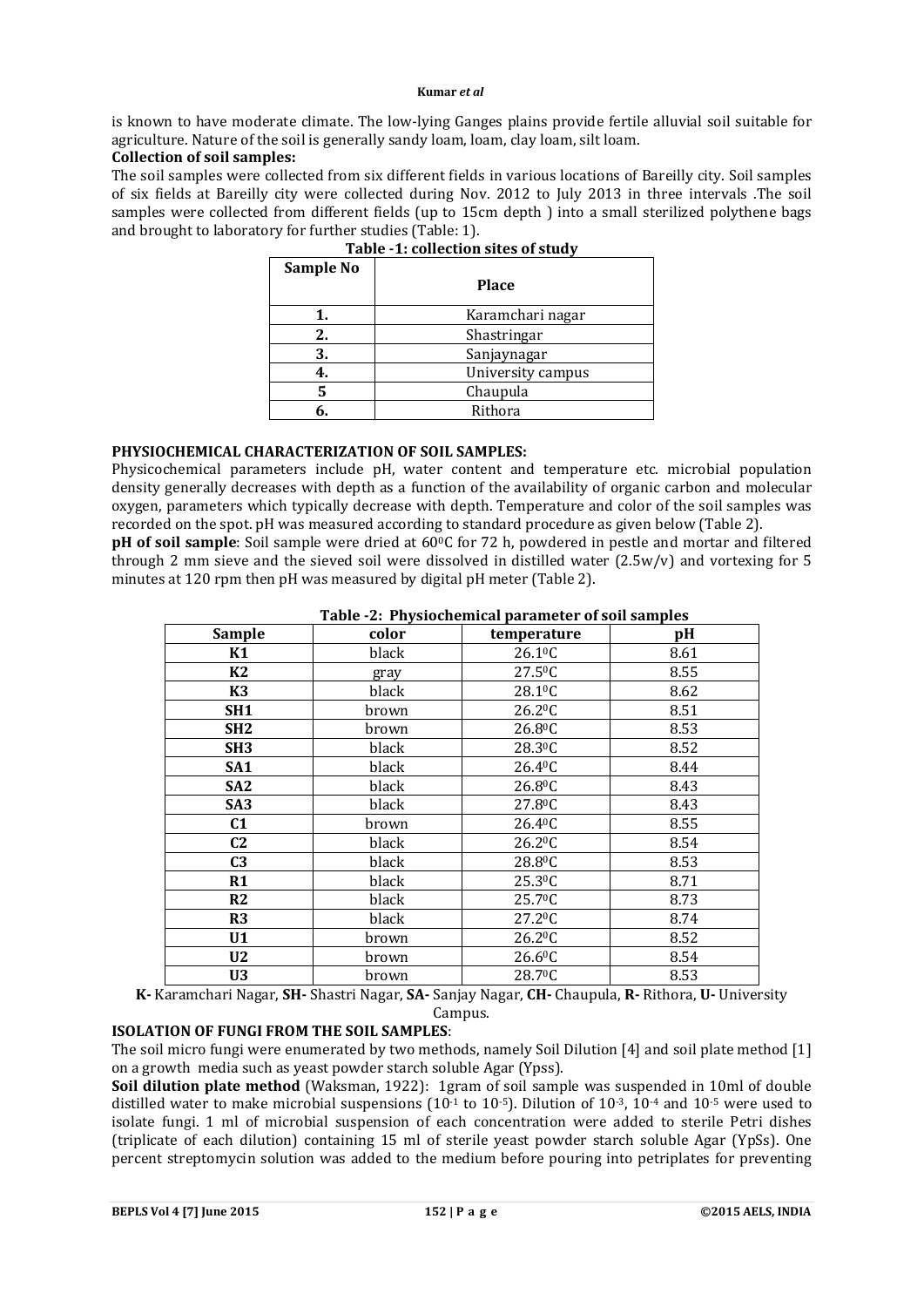bacterial growth. The Petri dishes were then incubated at 28±200C in dark. The plates were observed everyday up to three or four days.

**Soil plate method** (Warcup, 1950): About 0.005g of soil was scattered on the bottom of a sterile petridish and molten cooled (40-45°C) agar medium (YpSs) was added, which was then rotated gently to disperse the soil particles in the medium. The Petri dishes were then incubated at  $28 \pm 20^{\circ}$ C in dark for three days.

# **IDENTIFICATION OF THE SOIL FUNGI:**

Fungal morphology were studied macroscopically by observing colony features (Color and Texture) and microscopically by staining with lacto phenol cotton blue and observe under compound microscope for the conidia, Conidiophores and arrangement of spores [13].The fungi were identified with the help of literature [6,1] and photomicrograph.

# **STATISTICAL ANALYSIS:**

The number of colonies per plate in 1g of soil was calculated. The percent contribution of each isolate was calculated by using the following formula:

% contribution = Total no. of CFU of an individual species  $\times$  100 Total no. of CFU of all species

 *\* CFU-Colony Forming Unit*

# **RESULTS & DISCUSSION**

The Soil pH, organic content and water are the main factors affecting the fungal population and diversity [2]. The organic carbon, nitrogen, phosphorus, potassium are important for fungi. In the absence of any of these the growth and sporulation of moulds as well as other microorganisms are hampered a lot [18]. It has been reported that the density of fungal population occurred during the monsoon (rainy) season when the soil moisture was significantly high [6, 7] has reported that environmental factors such as pH, moisture, temperature, organic carbon, organic, nitrogen play an important role in the distribution of mycoflora. Fungal diversity of any soil depends on a large number of factors of the soil such as pH, organic content, and moisture [15, 4].During the investigation period 161 fungal colonies of 8 fungal species were observed (Table 3). The maximum fungal species belongs to ascomycotina and Zygomycotina were observed. In our findings, *Aspergillus niger* (13.04%), *Aspergillus flavus* (13.04%), *Aspergillus fumigates* (13.6%), *Aspergillus terrus* (10.5%)*, Aspergillus nidulance (9.3%), Botrytis cineria (5.59%), Rhizopus oryzae (8.07%), and Trichoderma viride* (8.07%) were found. *Aspergillus fumigates* (13.6%), *Aspergillus niger* (13.04%), *Aspergillus flavus* (13.04%), *Aspergillus terrus* (10.5%) were the dominant species, they show vigorous growth and were found in large numbers. The frequency of mycoflora in different fields were found to be regulated by many factors like temperature, humidity, vegetation, organic and inorganic materials, soil type and texture. The fungi were mostly observed in month of June to September due to suitable temperature and humidity.

# **Table-3: Frequency of mycoflora in different places at Bareilly city**

|              | Place                  | Average                     | Average no. of individual colonies |       |      |     |      |                            |                              |                                  |
|--------------|------------------------|-----------------------------|------------------------------------|-------|------|-----|------|----------------------------|------------------------------|----------------------------------|
| S.<br>NO.    |                        | No. of<br>total<br>colonies | <b>Aspergillus</b>                 |       |      |     |      | <b>Botrytis</b><br>cineria | <b>Trichoderma</b><br>viride | <b>Rhizopus</b><br><b>Orvzae</b> |
|              |                        |                             | An                                 | Afl   | Afu  | Ani | At   | Bc                         | Tv                           | Ro                               |
|              | Karamchari Nagar       | 30                          | າ                                  | 4     | 5    | -   | 3    | ∍                          | C                            |                                  |
| $\mathbf{2}$ | Shastringar            | 28                          | 3                                  | 2     | 4    | 3   | 4    | 3                          | 3                            | 2                                |
| 3            | Sanjaynagar            | 25                          | 4                                  | 3     | 3    | 2   | -    | $\overline{\phantom{0}}$   |                              | 2                                |
| 4            | University<br>campus   | 29                          | 3                                  | 3     | 4    | 3   | 2    | 2                          | 3                            | 3                                |
| 5            | Chaupula               | 26                          | 4                                  | 4     | 3    | 4   | 3    |                            |                              | 2                                |
| 6            | Rithora                | 23                          | 5                                  | 5.    | 3    | 3   | 5    |                            | 3                            | 3                                |
|              | total                  | 161                         | 21                                 | 21    | 22   | 15  | 17   | q                          | 13                           | 13                               |
|              | % Contribution         |                             | 13.04                              | 13.04 | 13.6 | 9.3 | 10.5 | 5.59                       | 8.07                         | 8.07                             |
|              | An - Aspergillus niger |                             | Ro-Rhizopus oryzae                 |       |      |     |      | Afu-Aspergillus fumigatus  | Tv-Trichoderma viride        |                                  |

Afl- *Aspergillus flavus* Bo- *Botrytis cineria* Ani- *Aspergillus nidulans* At- *Aspergillus terrus*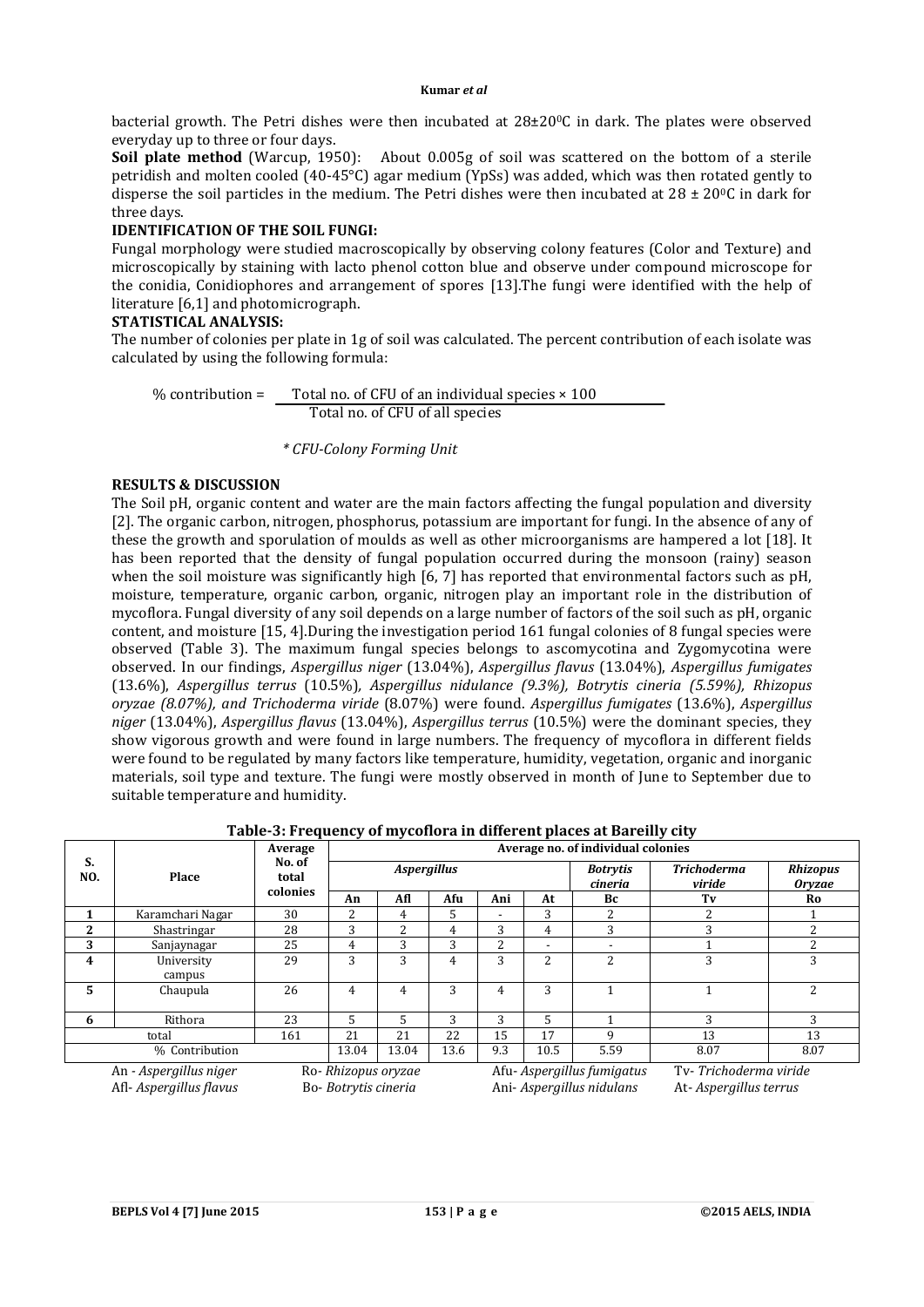



**Chart-1:** % contribution of mycoflora **Chart-2:** % contribution of mycoflora





At chaupula at rithor at rithor



At karamcharinagar at Shastri nagar



 **Chart-3:** % contribution of mycoflora **Chart-4:** % contribution of mycoflora At sanjay nagar at university campus



**Percent contribution of mycoflora in six different fields at Bareilly- An** *-Aspergillus niger, Afl-Aspergillus flavus ,* **Afu**- *Aspergillus fumigatus,* **Ani***- Aspergillus nidulans,* **At***- Aspergillus terreus, Tv-Trichoderma viride,* **Bc-** *Botrytis cineria*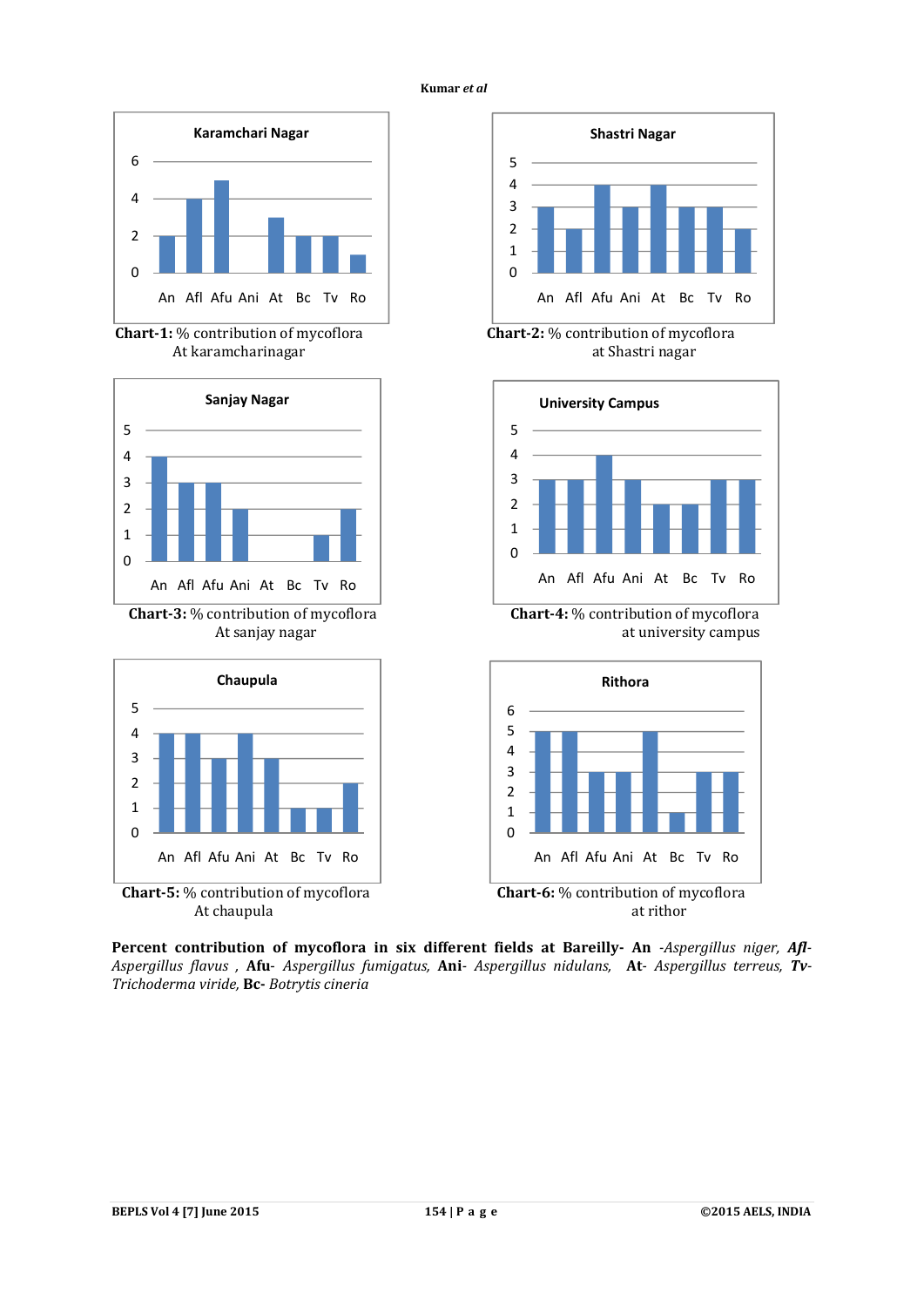

**Fig-1:** *Aspergillus fumigatus* 



**Fig-3:** *Aspergillus terreus* 



**Fig-2:** *Aspergillus nidulans*



**Fig-4**: *Botrytis cineria* 



**Fig-5:** *Rhizopus oryzae* 



**Fig-6:** *Trichoderma viride*



**Fig-7:** *Aspergillus niger* 



**Fig-8**: *Aspergillus flavus*